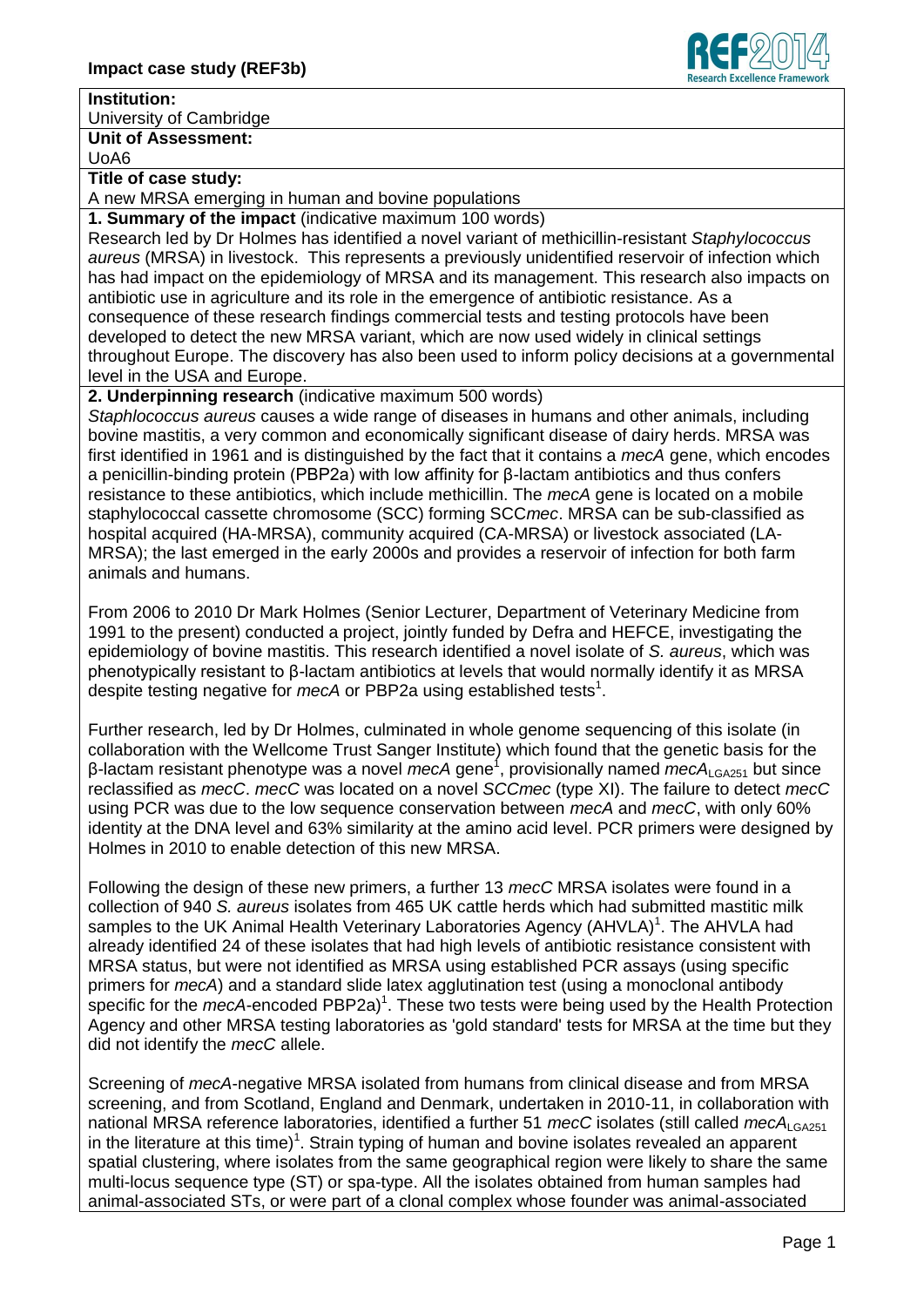

(predominantly bovine). In Denmark all MRSA isolates are submitted to the national reference laboratory and screening of these by the Holmes group revealed a statistically significant increase in human isolates carrying mecC between 2008 and 2011<sup>1</sup>.

Research by the group into the origins and distribution of *mecC* has revealed additional homologues in coagulase-negative staphylococci; including *S. xylosus* and *S. sciuri* of animal origin $^4$ .

Research has been conducted by the group in collaboration with international MRSA reference laboratories to develop and validate MRSA testing protocols $^{2,3,5}$ .

Whole genome sequencing has been performed by the group to provide evidence of the direction of transmission of MRSA carrying *mecC*. SNP analysis indicated that zoonotic transmission was likely to have occurred on two farms in Denmark $6$ .

**3. References to the research** (indicative maximum of six references)

1. García-Álvarez, L., Holden, M. T., Lindsay, H., Webb, C. R., Brown, D. F., Curran, M. D., Holmes, M. A. (2011, August). Methicillin-resistant *Staphylococcus aureus* with a novel *mecA* homologue in human and bovine populations in the UK and Denmark: a descriptive study. *Lancet Infect Dis*, *11*(8), 595-603. doi:10.1016/S1473-3099(11)70126-8

2. Stegger, M., Andersson, P.A., Kearns, A., Pichon, B., Holmes, M.A. … (2011 November). Rapid Detection, Differentiation and Typing of Methicillin-Resistant *Staphylococcus aureus* Harbouring either *mecA* or the new *mecA* Homologue *mecA*LGA251. *Clinical microbiology and infection* 2012 Apr;18(4):395-400. doi: 10.1111/j.1469-0691.2011.03715.x.

3. Pichon, B., Hill, R., Laurent, F., Rhod Larsen, A, Skov, R.L., Holmes, M.A. … Kearns, A. Development of real-time quadruplex PCR assay for simultaneous detection of *nuc*, Panton-Valentine Leucocidin (PVL), *mecA* and homologue *mecA*<sub>LGA251</sub> *Journal of Antimicrobial Chemotherapy* 2012 Oct;67(10):2338-41. doi: 10.1093/jac/dks221.

4. Harrison EM, Paterson GK, Holden MTG, Morgan FEJ, Rhod Larsen A, Leroy S, Zadoks RN, Peacock SJ, Parkhill J, Holmes MA. A *Staphyloccocus xylosus* isolate with a new *mecC* allotype. *Antimicrobial Agents and Chemotherapy* 2013 Mar;57(3):1524-8. doi: 10.1128/AAC.01882-12. 5. Becker K, Larsen AR, Skov RL, Paterson GK, Holmes MA, Sabat AJ, Friedrich AW, Köck R, Peters G, Kriegeskorte A. Evaluation of a Modular Multiplex-PCR Methicillin-Resistant *Staphylococcus aureus* Detection Assay Adapted for *mecC* Detection. J Clin Microbiol. 2013 Jun;51(6):1917-9. doi: 10.1128/JCM.00075-13.

6. Harrison EM, Paterson GK, Holden MT, Larsen J, Stegger M, Larsen AR, Petersen A, Skov RL, Christensen JM, Bak Zeuthen A, Heltberg O, Harris SR, Zadoks RN, Parkhill J, Peacock SJ, Holmes MA. Whole genome sequencing identifies zoonotic transmission of MRSA isolates with the novel *mecA* homologue *mecC*. EMBO Mol Med. 2013 Apr;5(4):509-15. doi: 10.1002/emmm.201202413.

## **Selected research grant support (Holmes as PI)**

- Investigation of a novel *Staphylococcus aureus* isolate. Defra project grant (OD3020). 01/09/09–30/09/10. £71,207
- Partnership to investigate the emergence of MRSA clones in cattle and their transmission to man. Medical Research Council Partnership Grant. (G1001787) 01/04/011–31/03/14. £1,500,161

## **4. Details of the impact** (indicative maximum 750 words)

Publication of the discovery of *mecC* in 2011 raised important questions about the detection and confirmation of MRSA in humans, and resulting decisions about patient care.

Prior to the research in this study, patients presenting with *mecC*-positive *S. aureus* were wrongly diagnosed as carrying methicillin-susceptible *S. aureus* rather than MRSA, given the low sequence conservation between *mecC* and *mecA*. The importance of Holmes' work was highlighted by its dissemination (prior to full publication) via the EuroStaph network (an internet forum used by European clinical microbiology labs), which led to the immediate adoption of the Holmes group's new *mecC-*specific PCR primers, or use of the group's whole genome sequence data, for MRSA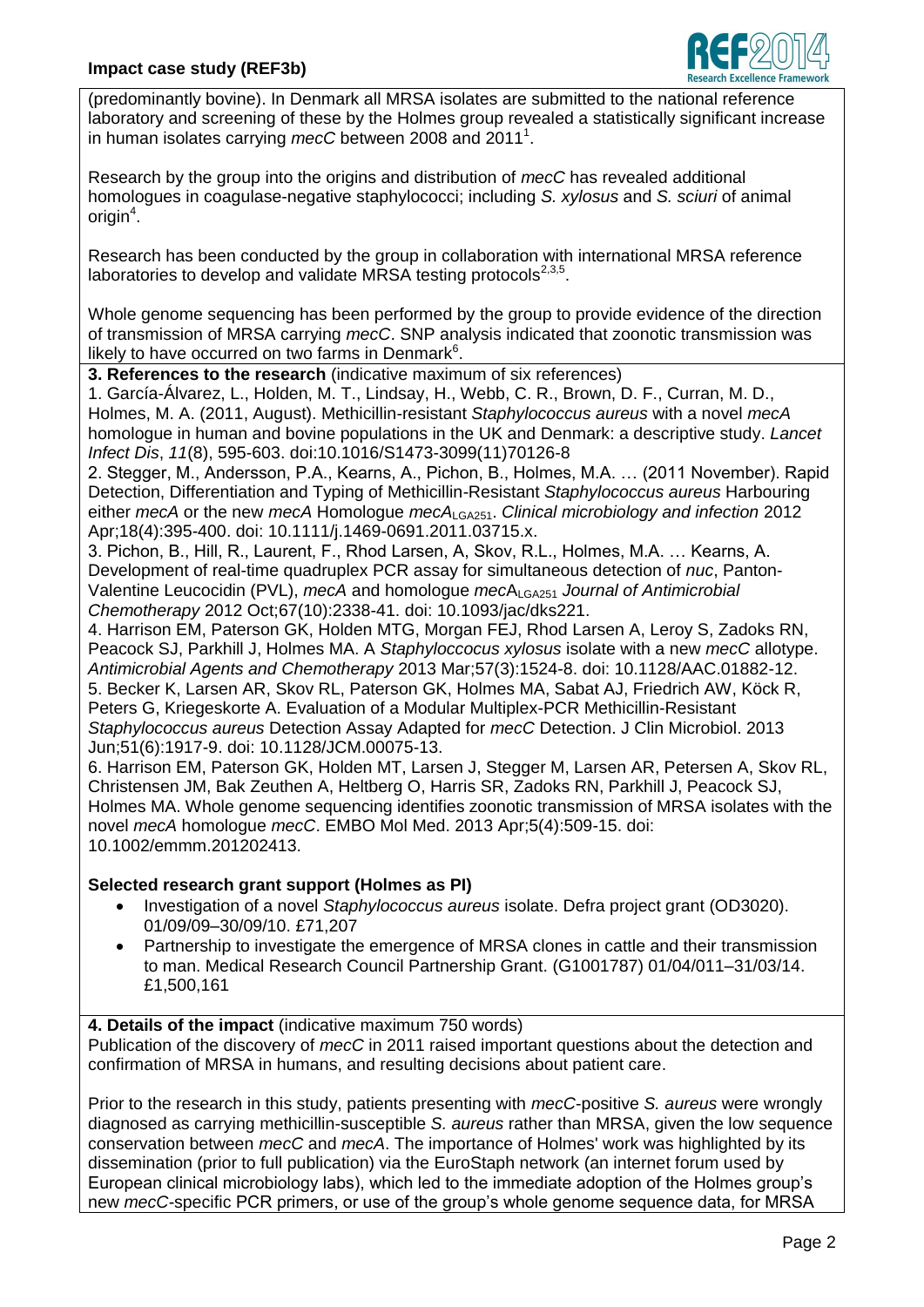

*mecC* detection by MRSA reference laboratories in England & Wales, Scotland, Denmark, the Netherlands, France, Germany, Sweden, Norway and Belgium. Subsequently the European Committee on Antimicrobial Susceptibility Testing (EUCAST) guidelines for MRSA testing have been amended to include *mecC* MRSA [corroboration source 10]

In April 2011, a meeting was called by Prof Maria Zambon, Director of the Health Protection Agency (HPA, now called Health Protection England) Microbiology section at Colindale, to explore the potential impact of the discovery of *mecC* on human health and MRSA screening programmes, and to discuss the epidemiology of the new MRSA in humans and animals. The outcomes of the risk assessments undertaken at this meeting have since been used to inform the Department of Health, Public Health England and other relevant bodies about the potential risks of new MRSA strains, and how they might be mitigated [corroboration sources 7 & 8]. A recent publication providing evidence of animal-to-human transmission has been cited in intra-governmental correspondence in the United States [corroboration source 9].

Based on the work of the Holmes group, and in collaboration with them, UK Department of Health and international microbiology reference laboratories have now developed a number of further tests to distinguish *mecC* from *mecA* that are more appropriate for clinical laboratory use (i.e. multiplex PCRs that include species confirmation and *mecA*, in addition to detection of *mecC*) for accurate diagnosis of MRSA in infected patients [references 2,3,5 above]. For example, Reference 2 (section 3) includes the statement "The real-time quadruplex PCR was introduced into the HPA-SRU in August 2011, replacing the McDonald et al. real-time triplex PCR (nuc, lukS-PV and mecA)". As a direct result of Holmes' research, the PCR tests used to investigate MRSA isolates in Health Protection England (formerly the HPA) *Staphylococcus* Reference Unit, the Scottish MRSA Reference Laboratory, the *Staphylococcus* Laboratory at the Statens Serum Institut in Denmark, and other international MRSA reference laboratories have been changed to enable detection of *mecC* MRSA [corroborating source 2].

In hospital settings, there is increasing use of automated PCR testing, and test equipment is currently being updated to make provision for *mecC* screening of patients presenting with suspected MRSA, by the main test providers (Roche and Becton Dickinson). A commercial microarray-based MRSA test system incorporating *mecC* sequence data has been developed and is now being marketed (Greiner bio-one, Genspeed MRSA Test System) [corroboration source 5]. A commercial qRT-PCR system incorporating primers for *mecC* is marketed by ELITech (MRSA/SA ELITe MGB® Kit) [corroboration source 6]. The European Union Reference Laboratory for Antibiotic Resistance has published a recommended PCR protocol for the detection of MRSA incorporating primers for *mecC* [corroboration source 4].

On publication of the original discovery [1] considerable media interest was generated across the world. There were reports in The Times, Telegraph, Independent, Guardian [corroborating source 1] and New Scientist in the UK. International newspaper coverage included the Los Angeles Times and El Pais. The story was also covered by interviews with Dr Holmes aired on the BBC Radio 4 Today programme, CBS television in the USA, and an extended interview on the BBC 1 programme Countryfile.

The discovery of this novel MRSA has been discussed at numerous industry and governmental committees including the Defra antimicrobial resistance co-ordination group [corroborating source 7] and the Advisory Committee on Antimicrobial Resistance & Healthcare-Associated Infection [corroborating source 8]. European MRSA recommended testing protocols and methodologies have been changed as a result of this research [corroborating sources 4 and 10].

Publication of evidence of zoonotic transmission of *mecC* MRSA was reported in the Independent and the Daily Mail. This work was also cited in a letter from a US congresswoman to the Commissioner of the Food and Drug Administration [corroborating source 9].